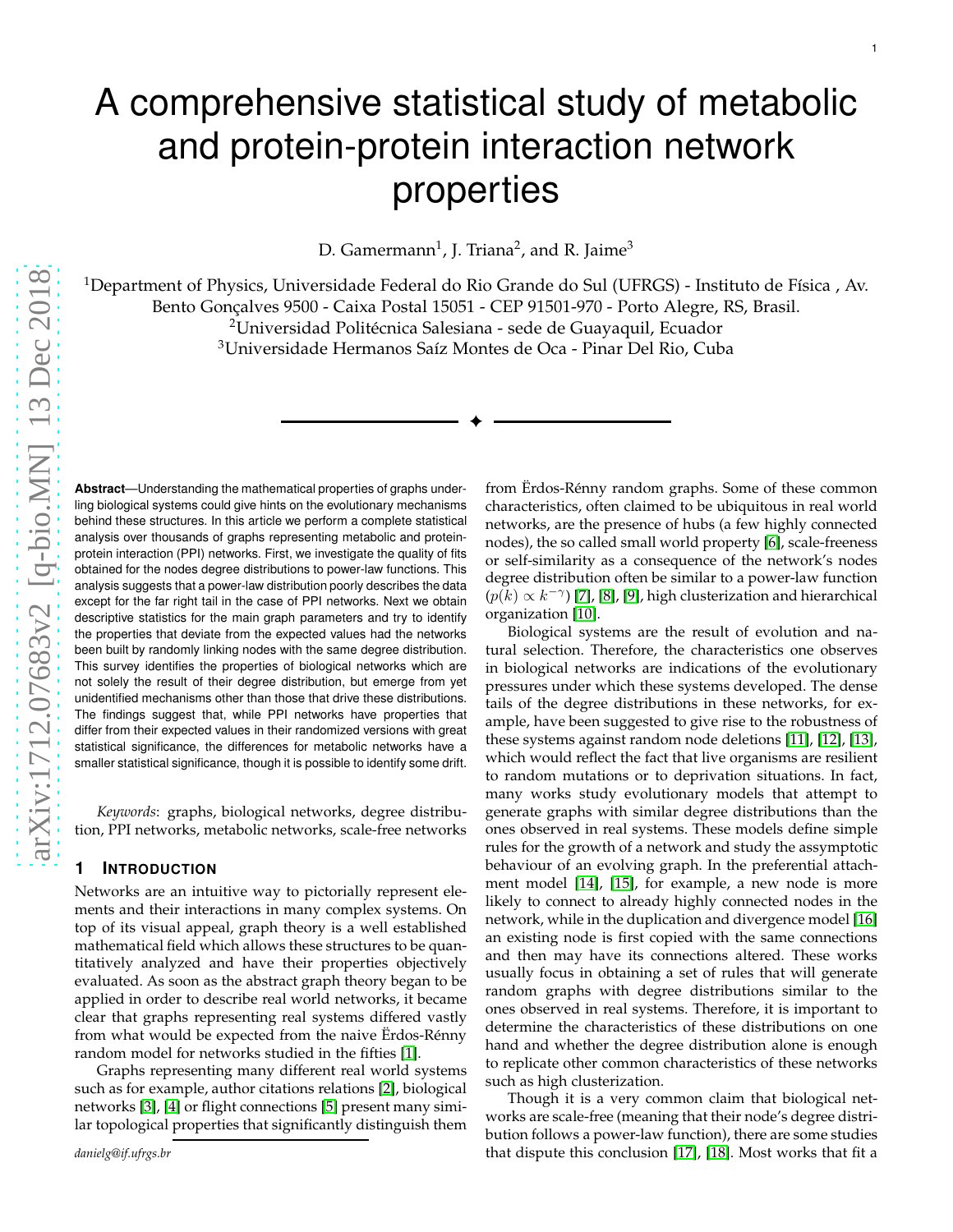power-law to the degree distribution of a given network, overlook the quality of the fit. However, in [\[19\]](#page-8-18), an objective statistical study of several different real world networks is made in order tho tackle this issue. In the study, the authors use robust statistical tools not only to fit the distributions but also to evaluate the quality of the fits (p-value), shedding light on which networks representing real systems might and might not be called scale-free. In order to do that, the authors in [\[19\]](#page-8-18) chose, for each real world system, a single representative network and analyze the fit obtained for its degree distribution. Though a single metabolic and a single protein-protein interaction (PPI) network are analyzed in the paper, these data sets composed of single elements are not enough to extract strong general conclusions about these biological systems. In [\[20\]](#page-8-19) a version of the duplication and divergence model is analytically studied and it is observed that although it is possible to find parameter regions where the degree distribution will have a denser right tail, this distribution has a peak for low degrees indicating that it can not be fitted to a monotonically decreasing power-law function if one considers its whole range.

The present study has performed two systematical analysis over two huge data sets of biological networks: more than 3000 metabolic and over 1000 PPI networks. The objective of the first analysis is to determine whether the degree distributions of the networks as a whole or their right tails may be well described as scale-free (power-law) functions. For this, we use the same tools as in [\[19\]](#page-8-18) to fit the degree distribution of each network to a power-law and standard statistical tools in order to assess the quality of the obtained fits. In a second analysis, the main graph attributes of each network are evaluated, which allows us to draw a general picture about the characteristics of these graphs for a wide range of organisms. In order to identify which properties are simply expected given the degree distributions of the networks and which ones are the result of other<sup>[1](#page-1-0)</sup> possible evolutionary pressures over the underlying biological systems, the same properties are computed over randomized versions of each network that preserve their degree distributions. With this study, it is possible to evaluate the differences between the property in the real networks with respect to their randomized versions, to assess the statistical significance on the existence of such differences and, therefore, to identify attributes that are not only a consequence of the network's degree distribution.

The work is organized as follows: in the next section we define the graphs we study and from where the data in order to build them was retrieved. The section after that is dedicated to describe all the analysis done. Finally, we present the results and discussion and in the last section a brief overview and our conclusions. We also include an appendix on the distribution of a network characteristic in its randomized versions.

# **2 DATA AND GRAPHS**

In this section we define the graphs we analyze and describe the procedures followed in order to obtain the data from which we build the networks.

<span id="page-1-0"></span>1. Not only driving the degree distribution.

## **2.1 Metabolic Networks**

For an organism, we define its metabolic network as the undirected and unweighted graph resulting from connecting the molecules or metabolites appearing in its metabolism based on the biochemical reactions that keep its cells (or cell) alive. Two metabolites (nodes in the graph) are connected if they appear as a substrate-product pair in any chemical reaction in its metabolism.

Therefore, the data needed to build the metabolic network for one organism is the list of all biochemical reactions that can be found in its metabolism. This data was obtained from the Kyoto Encyclopedia of Genes and Genomes (KEGG) database [\[21\]](#page-8-20), [\[22\]](#page-8-21). First, a list of all genes in an organism is obtained, from this list of genes, those annotated as coding for enzymes are identified, as well as the corresponding chemical reactions catalyzed by each enzyme. In a complementary step, the pathways identified in each organism are obtained and the corresponding KGML files (KEGG Markup Language) are retrieved. These files allow one to identify the non-enzymatic reactions associated with known pathways. After the retrieval process, one has a list of chemical reactions from which one builds the network by listing all single metabolites appearing in the reactions and stipulating an undirected link between two metabolites whenever they appear in opposite sides of a reaction (as substrate-product).

An automated python script which connects to the database rest API was written, in order to obtain KEGG's list of organisms and run through it retrieving the data needed to build the networks [\[23\]](#page-8-22). The networks for 3481 organisms were successfully build by the procedure.

#### **2.2 PPI networks**

In a protein-protein interaction network, every protein found in an organism's proteome represents a graph node and two nodes are linked if the proteins have some kind of interaction between them.

Data for the production of PPI networks was downloaded from the STRING database [\[24\]](#page-8-23). From this database, for hundreds of organisms, one obtains lists of pairs of proteins present in the organisms and several scorings for each pair representing the confidence on the existence of some interaction between them (different scores are associated to different sources of evidence for the existence of the interaction). For all organisms downloaded, we built the network for each organism by setting the threshold on the minimal confidence level that an interaction must have in order to define an undirected link in the network. The threshold considered was 0.90 (in a range between 0 and 1) for the combined score.

With this procedure we built 1073 PPI networks.

# **3 STATISTICAL ANALYSIS**

In this section we explain the graph parameters and characteristics that were analyzed in each network and the statistical tools employed in the analysis.

The theory on measurements related to graphs and the study of network characteristics and parameters can be found in several books and reviews. See, for example, [\[15\]](#page-8-14), [\[25\]](#page-8-24).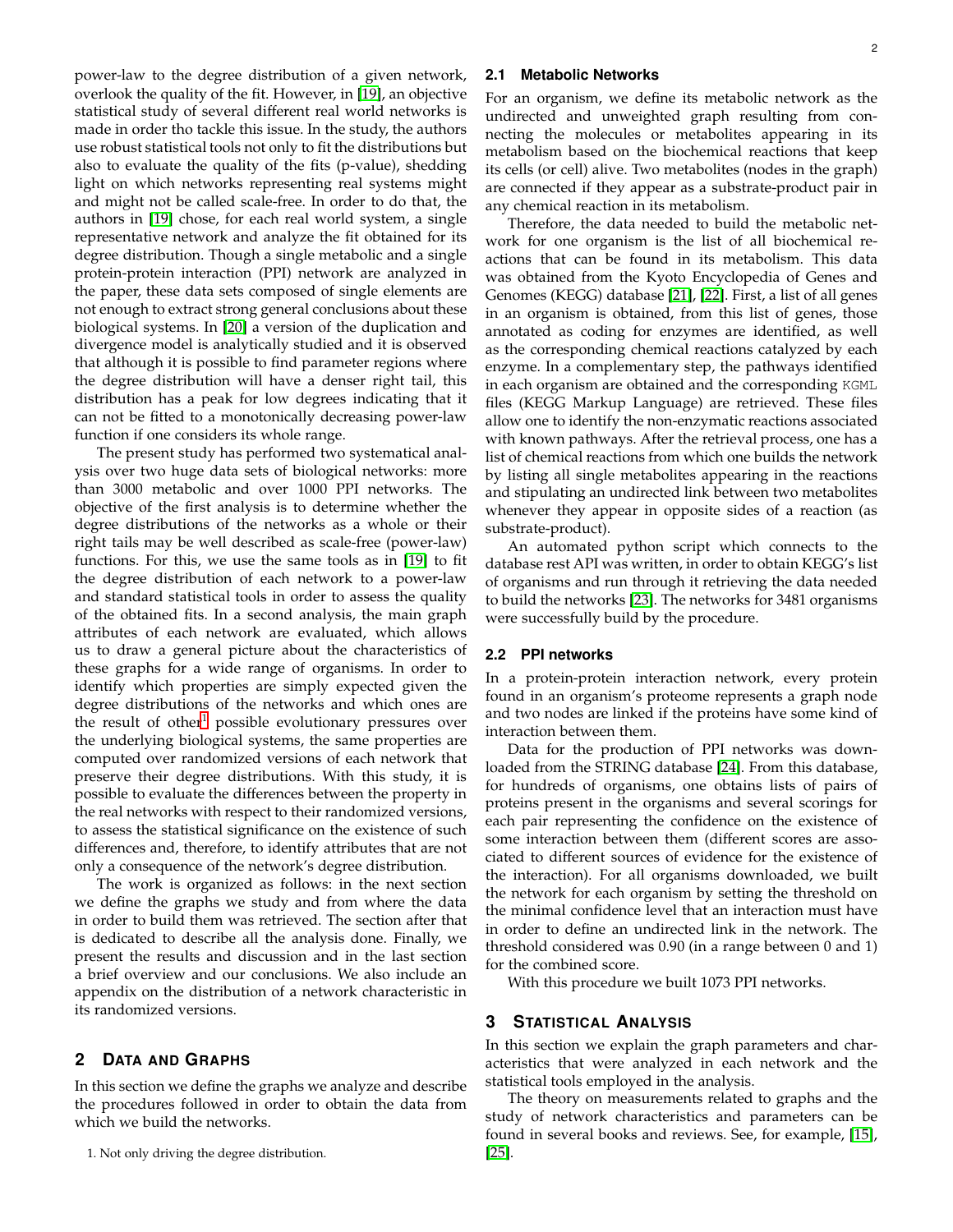#### **3.1 Degree Distribution**

It is often claimed that biological networks have scale-free (power-law) node degree distribution. The discrete powerlaw distribution has the form:

$$
p(x/\gamma, x_0) = \begin{cases} \frac{x^{-\gamma}}{\zeta(\gamma, x_0)} & x \ge x_0 \\ 0 & x < x_0 \end{cases}
$$
 (1)

$$
\zeta(\gamma, x_0) = \sum_{x=x_0}^{\infty} x^{-\gamma} \tag{2}
$$

where  $\zeta(\gamma, x_0)$  is the Riemann zeta function (modified such that the sum starts at a minimum value  $x_0$ ). This distribution has  $\gamma$  and  $x_0$  as parameters. The parameter  $x_0$  is an integer indicating the smallest number in the distribution.

According to the above, we attempt to fit a power-law (scale-free) distribution to the nodes degree distribution of the studied networks. In order to do that, given the set of N numbers  $\{k_i, i = 1, 2, ..., N\}$  representing the degree of every node in a network, we find the value of the parameter  $\gamma$  that maximize the likelihood $^2$  $^2$ , for a given value of  $x_0$ :

$$
\ln \mathcal{L} = \sum_{i=1}^{N'} \ln p(k_i/\gamma, x_0)
$$
 (3)

where the sum is made over the degrees of every node in the network bigger than  $x_0$ . To find the parameter  $\gamma$  that maximizes the likelihood, one must solve the equation:

<span id="page-2-2"></span>
$$
\frac{d}{d\gamma}\ln\mathcal{L} = 0 \tag{4}
$$

$$
N' \frac{\frac{d}{d\gamma} \zeta(\gamma, x_0)}{\zeta(\gamma, x_0)} - \sum_{i=1}^{N'} \ln k_i = 0 \tag{5}
$$

where  $N'$  is the number of nodes in the network with degree bigger or equal to  $x_0$ .

Once  $\gamma$  is established, for many possible values  $x_0$ , we evaluate the goodness of fit through a  $\chi^2$  test: the  $\chi^2$ statistic is calculated and the right-cumulative distribution of the Pearson's  $\chi^2$  distribution at this point is obtained. The result is the p-value i.e. the probability of obtaining a statistical fluctuation bigger than the observed one if the  $k_i^{\,\prime}$ s distribution does come from a power-law with parameters  $\gamma$ and  $x_0$ . Therefore, big values of the p-value indicate a good fit.

For each network, we follow the same procedure: having its degree distribution, for every possible value of  $x_0$ between 1 and some<sup>[3](#page-2-1)</sup>  $x_{max}$  we solve Eq. [\(5\)](#page-2-2) and find the value of  $\gamma$  that maximize the likelihood for the given  $x_0$ . We also evaluate the p-value and count the amount (fraction) of nodes in the network with degree smaller than  $x_0$  (these nodes did not participate in the fit procedure). We also evaluate an upper and lower uncertainty for the  $\gamma$ parameter by finding the two points around the maximum likelihood where it decreases half point (0.5) [\[26\]](#page-8-25).

#### <span id="page-2-5"></span>**3.2 Graph Properties**

For every single graph produced (3481 metabolic networks and 1073 PPI networks), first the values for basic network parameters are obtained. Most of the obtained graphs contained small disconnected components, so we also count, for each graph, the number of disconnected components, the size of the biggest component and the average size of the smaller components. The most straight forward properties that are obtained from the graphs are its number of nodes N and its number of links  $N$ .

Also, for every network it is straightforward to obtain its node's degree distribution i.e.  $n_i$ , the number of nodes in each network that have  $i$  links, for every possible integer  $i$ . This is evaluated by first obtaining the degree for each node  $i, k<sub>i</sub>$  which is the number of links node  $i$  has:

$$
k_i = \sum_{j=1}^N M_{ij} \tag{6}
$$

where  $M_{ij}$  is the adjacency matrix of the graph (a square symmetrical  $N \times N$  matrix where each element  $M_{ij}$  is 1 if node  $i$  is connected to node  $j$  and 0 otherwise).

Another local property of each node is its clustering  $\operatorname{coefficient} C_i$ :

$$
C_i = \frac{2E_i}{k_i(k_i - 1)}\tag{7}
$$

where  $E_i$  is the number of links between the neighbors of node i. This coefficient is the ratio between the number of triangles node  $i$  actually forms with its neighbors and the total number of all possible ones given its degree  $k_i$ .

The local parameters (properties associated with each node in a network) can be averaged over all nodes in the network in order to establish an average network parameter. In the case of the two above mentioned parameters, one has the network's average degree  $k$  and average local clustering coefficient  $\overline{C}$ . It is also possible to define a global parameter representing the clustering of a network as the ratio between all triangles (size  $3$  clicks $4$ ) the network (as a whole) actually has and the number of possible triangles it could have, based on the number of connected triples (length 2 paths):

$$
\mathcal{C} = 3 \frac{|C_3|}{|P_2|} \tag{8}
$$

where  $|C_3|$  is the number of triangles (tree nodes connected in a cycle) and  $|P_2|$  the number of 2-paths (connected triples).

We also study two parameters related to node correlations, namely nodes distances and network assortativity.

First we evaluate the symmetric distance matrix, a matrix where every element  $d_{ij}$  is shortest path length between node *i* to node *j*, via the Dijkstra's algorithm [\[27\]](#page-9-0). Since we consider the unweighted network (every link has weight 1), the size of the path is set as the distance between the two nodes. The average of all elements $^5$  $^5$  in the distance matrix is

<span id="page-2-0"></span><sup>2.</sup> Since the logarithm is a monotonically increasing function, its maximum is at the same point as the maximum value of its argument.

<span id="page-2-1"></span><sup>3.</sup> As will be clear in the Results section, the p-values increase until some given value of  $x_0$  and decrease afterwards.

<span id="page-2-3"></span><sup>4.</sup> A click is a complete subgraph of the network.

<span id="page-2-4"></span><sup>5.</sup> Since some networks have disconnected components, the distance between nodes in different components is infinity (one is not reachable from the other). These distances are left out from the sum evaluating the average.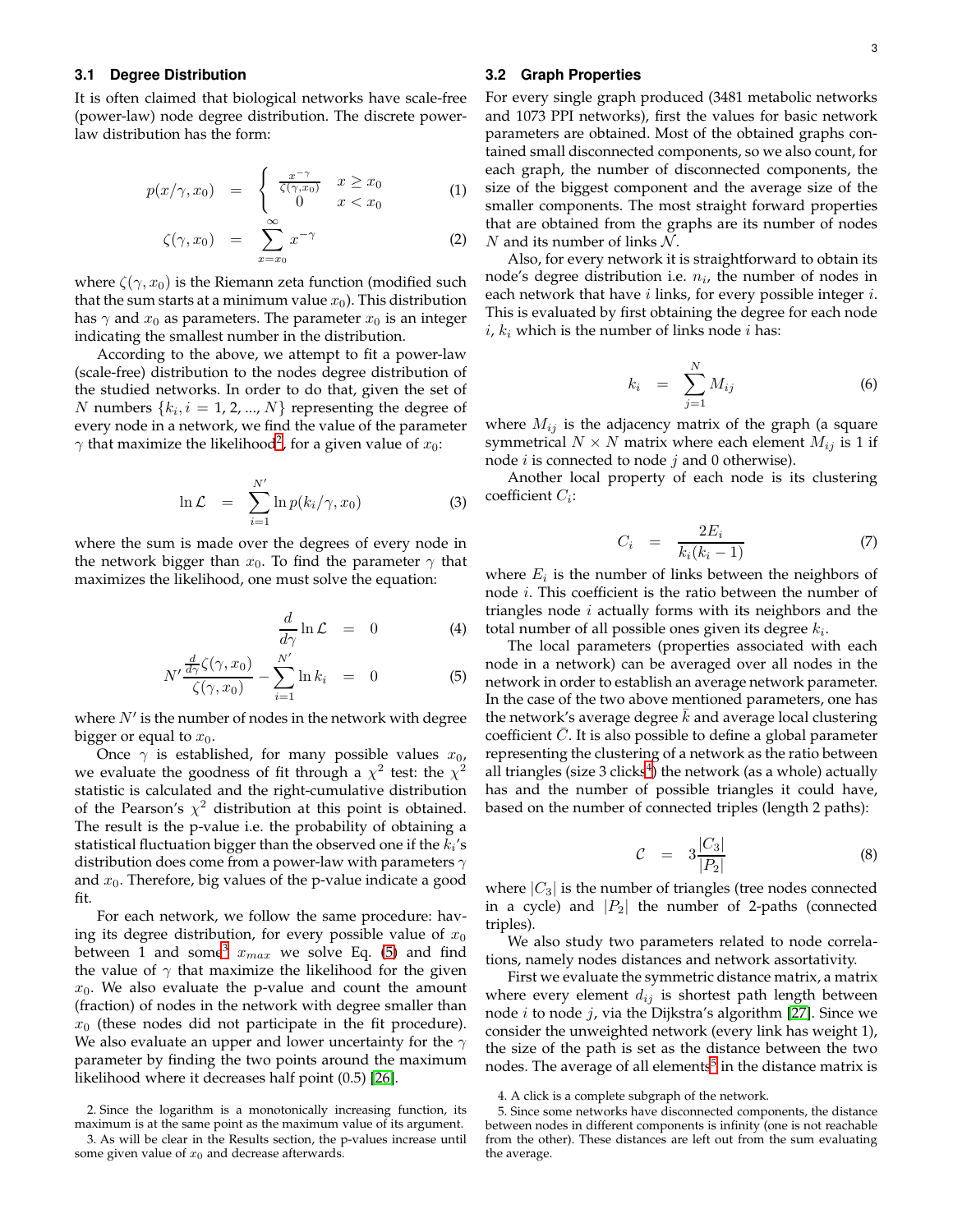the network's average distance  $\overline{d}$ :

$$
\bar{d} = \frac{2}{N(N-1)} \sum_{i=1}^{N} \sum_{j>i} d_{ij} \tag{9}
$$

The network's assortativity, A, is a correlation coefficient between the node's excess degree and its expected value in an Erdos-Rénny random network:

$$
A = \frac{1}{\sigma_q^2} \sum_{k_i, k_j} k_i k_j \left( e(k_i, k_j) - q(k_i) q(k_j) \right) \tag{10}
$$

$$
q(k_i) = \frac{(k_i + 1)p(k_i + 1)}{\bar{k}} \tag{11}
$$

where  $p(k_i) = \frac{n_{k_i}}{N}$  is the probability that a node has degree  $(k_i, e(k_i, k_j))$  is the fraction of links in the network connecting nodes of degree  $k_i$  with  $k_j$ ,  $q(k_i)$  is called the excess degree distribution and  $\sigma_q$  is its standard deviation.

Positive coefficient A means an assortative network i.e. high degree nodes tend to be connected to other high degree nodes; while a negative coefficient A means a dissortative network that is, a network where high degree nodes tend to connect with low degree nodes.

#### <span id="page-3-2"></span>**3.3 Network Randomization**

We want to distinguish properties of the network that come solely as a natural consequence of its degree distribution and those that require some underlying mechanism to be achieved. To accomplish that, after having evaluated the network parameters, we compare those to averages of the same parameters evaluated over sets of randomized networks i.e. networks with the same degree distribution for their nodes, but where the links have been randomly exchanged. In the appendix we discuss the distribution of the network properties over the population of networks generated by this randomization process.

The randomization process we implemented is the following: first two links of the network are randomly selected. The links are broken and the nodes participating in one of the original links are connected to the nodes participating in the other original link. Since we work with simple undirected networks, sometimes this process fails, because given the randomly selected links, the relinking of the network would either generate a node connected with itself or two nodes sharing multiple connections. Repeating multiple times this process, one can also estimate (by bootstrap) the amount of times the process failed estimating, in this way, the probability of success in the process, which will be a property solely of the degree distribution of the network. We call this parameter  $\xi$ . Note that this randomization process does not change the degree distribution of the network i.e. every node keeps its  $k_i$  constant during the process.

One is left to decide how many times to repeat this randomization process in order to obtain a truly random network<sup>[6](#page-3-0)</sup>. We adopt the paradigm that each link should have a 99.9% probability of having been touched at least

once by the process. The idea behind this process is to generate random networks with the same degree distribution as the original network therefore, assessing the properties of these random networks, one obtains the characteristics of the network that emerge only as a consequence of the degree distribution of the graphs. This set of random networks mimics what would be expected as result from an evolutionary model constructed in order to generate networks adjusting the degree distribution observed in real world graphs and not caring with any other aspect of the resulting graphs.

Since in each step of the randomization process two links are selected, the probability  $p$  that any given link is touched in a given step is  $p = \frac{2}{\Delta}$  $\frac{2}{N}$ . Therefore, the probability that a link is not touched is  $\bar{p} = 1 - p$ . If the randomization process is repeated  $n$  times, the probability that a given link is never touched is  $\bar{p}^n$ . So the number of times we must repeat the randomization process in order that there is a 99.9% probability that any given link was touched by the process (probability  $\frac{1}{1000}$  of not being touched) is:

$$
n = -\frac{\ln(1000)}{\ln(1 - \frac{2}{\mathcal{N}})}
$$
(12)

to give an idea of his number, in a typical metabolic network with 2400 links, this value is  $n = 8286$ , while for a typical PPI network with 28000 links, this number is  $n = 96705$ .

For each network, we obtain 10 randomized versions<sup>[7](#page-3-1)</sup> of it, evaluate each network parameter in each randomized network and estimate an expected value and its uncertainty by evaluating the average and standard deviation of the parameter over the ten randomized network samples. In this way, we are able to evaluate, for each network, a measure of the parameter deviation in the real network from the expected value in the randomized versions of it, by computing the statistical  $t_P$  for each parameter  $P$ :

$$
t_P = \frac{\bar{P}_{random} - P_{real}}{\frac{S}{\sqrt{10}}}
$$
(13)

where  $P_{real}$  is the value obtained for the parameter  $P$  in the real network,  $\bar{P}_{random}$  is the average value of the parameter over the ten randomized versions of the network and  $S$  the standard deviation of the parameter in the random samples.

The statistical  $t_P$  can be used to assess the statistical significance on the existence of a difference between the parameter value in the real network and its expected value in randomized versions of it, by evaluating the cumulative student's t-distribution with 9 degrees of freedom at point  $|tp|$ . In the appendix we provide a normality test for the distribution of the network characteristics over its randomized versions, justifying thus the use of the student's ttest. Two times the value of this cumulative distribution is interpreted as the p-value for the null hypothesis that the observed network has the  $P$  parameter equal to its expected value. High values of this p-value would indicate that the difference is not significant (high probability of

<span id="page-3-0"></span><sup>6.</sup> Note that this randomization process does not generate a  $E$ rdos-Rénny random network, but a network with the exact same degree distribution as the real original graph.

<span id="page-3-1"></span><sup>7.</sup> The calculations become computationally intensive for big networks (some PPI networks have over 10000 nodes) and therefore, choosing a bigger number of random samples, would result in unreasonable running time for the calculations over the entire data set.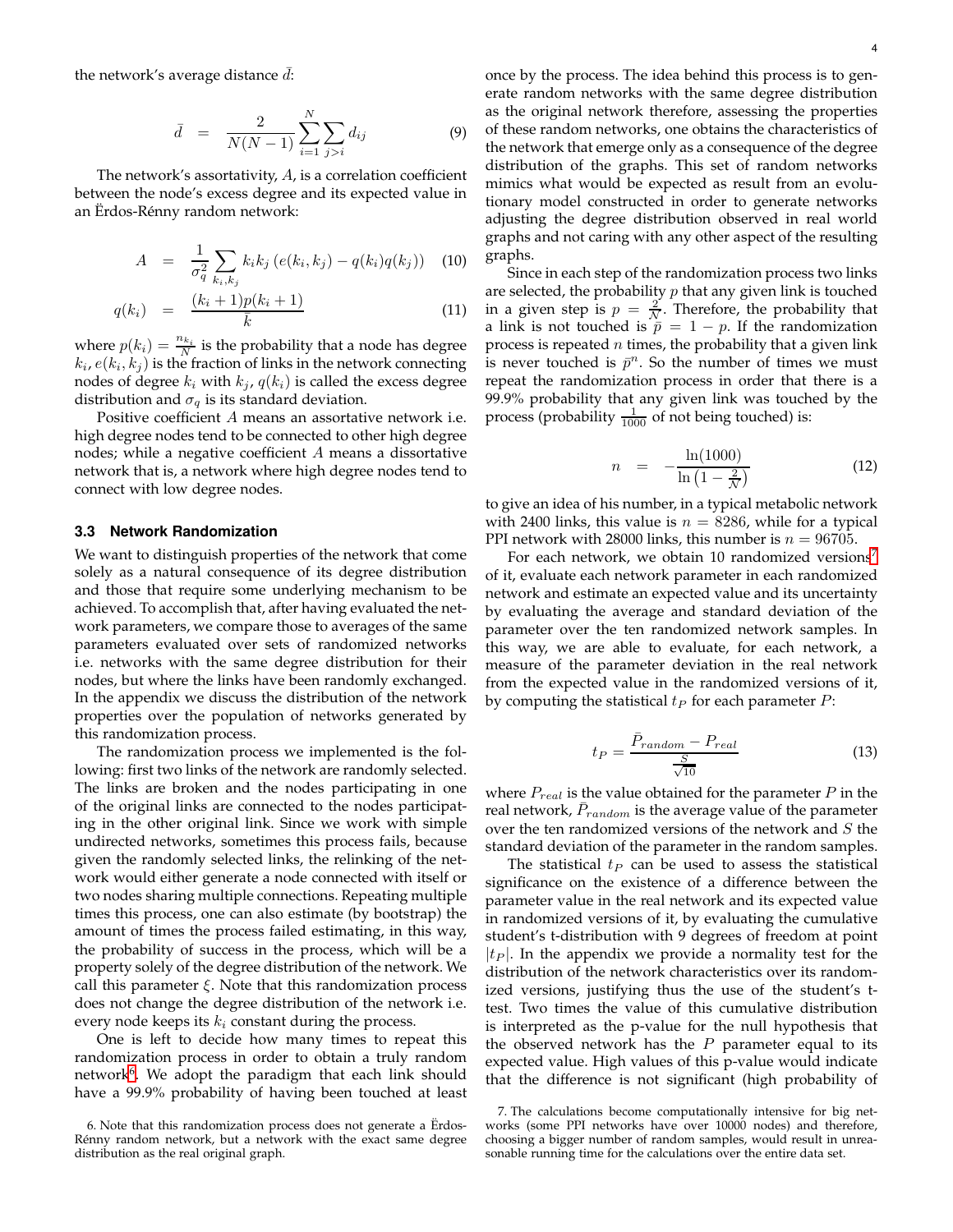obtaining a fluctuation equal or bigger than the observed one in the population). Parameters for which the p-value is small would indicate a significant difference between the observed and expected value, hinting that evolution favors (selects) networks in which the parameter value is bigger (if  $t_P$  is negative) or lower (if  $t_P$  is positive) than what is expected in a random version of the network. Therefore, a good dynamical evolutionary model for these biological systems would have to incorporate mechanisms that result in networks with such characteristics.

# **4 RESULTS AND DISCUSSION**

For each data set of networks studied (metabolic and PPI), we present first the results for fitting procedure for the node's degree distributions followed by the descriptive statistics for the network parameters and then the results from the comparison between the real and the randomized network versions.

#### **4.1 Metabolic Networks**

In table [1](#page-4-0) we show the results for the fitting procedure done over the node's degree distributions, averaged over the 3481 metabolic networks. For each network, for each value of  $x_0$  between 1 and 15, we evaluate the value for the parameter  $\gamma$  that maximizes the likelihood for the observed degrees in the network (solution of eq. [\(5\)](#page-2-2)), we obtain its uncertainties, and for the fitted value of  $\gamma$  the statistical  $\chi^2$ is computed along with its correspondent p-value. Note that the fit procedure is done for every  $x_0$  in the table for each one of the 3481 graphs in the data set. Therefore, the values of  $\gamma$  and its uncertainties presented in the table are the result of averaging the obtained values of  $\gamma$  and its uncertainty in each network weightening the values by the p-value of the fits (giving more importance to the better fitted values). Next to the average p-value we also show the fraction of the fits for which the p-value was bigger than 1%. Note also that, for each value of  $x_0$  bigger than 1, some nodes (the ones for which  $k_i < x_0$ ) are left out of the fit. The table presents also the average fraction of discarded nodes in the fits, for each value of  $x_0$ .

For  $x_0 = 1$ , the p-value is lower than  $10^{-6}$ , indicating that only the tail of the distribution might be well adjusted to a power-law function and the highest p-values obtained are for  $x_0 = 2$ . In this case, the value of  $\gamma$  is a little above 2.1 and around 4% of the nodes in the network have degree 1 and do not participate in the fit. But even in this case, the average p-value is around 0.01 indicating that the deviation from a power-law is important and there is small probability of observing such fluctuation if the degrees came from the hypothesized (scale-free) distribution.

Now, for each one of the 3481 metabolic networks in our data set, we evaluated the graph properties and characteristics described in subsection [3.2.](#page-2-5) Histograms depicting the distributions of the main parameters over our data set are shown in figure [1.](#page-5-0) The distributions show the bulk of the data distributed around a central value, but all of them also present a significant number of outliers.

In table [2](#page-6-0) we present the descriptive statistic for the parameters. Since some distributions have a sizable skewness

<span id="page-4-0"></span>Fitted parameter and uncertainties averaged using p-value as weight, for metabolic networks. In parenthesis, next to the average p-value, the fraction of fits for which the individual p-value was greater than 0.01.

| $x_0$          |                                    | Discarded | average p-value (fraction $> 0.01$ )  |
|----------------|------------------------------------|-----------|---------------------------------------|
| 1              | $1.569968^{+0.057497}_{-0.053732}$ | 0.000000  | $0.000000 \pm 0.000000$ (0.000000 %)  |
| $\overline{2}$ | $2.134354^{+0.061622}_{-0.059194}$ | 0.045531  | $0.012007 \pm 0.037116$ (58.527493 %) |
| 3              | $2.372021^{+0.139983}_{-0.130618}$ | 0.358368  | $0.003266 \pm 0.026371$ (12.395154 %) |
| $\overline{4}$ | $2.654597^{+0.214409}_{-0.196739}$ | 0.519733  | $0.001849 \pm 0.021633$ (6.337372 %)  |
| 5              | $2.592453^{+0.251536}_{-0.226789}$ | 0.693625  | $0.001751 \pm 0.018163$ (7.362535 %)  |
| 6              | $2.730658^{+0.324567}_{-0.287168}$ | 0.761719  | $0.001357 \pm 0.015890$ (6.150979 %)  |
| 7              | $2.700261^{+0.356084}_{-0.311195}$ | 0.820451  | $0.001273 \pm 0.013544$ (7.362535 %)  |
| 8              | $2.797779^{+0.407363}_{-0.352410}$ | 0.849825  | $0.000934 \pm 0.010066$ (5.498602 %)  |
| 9              | $2.794249^{+0.449053}_{-0.383302}$ | 0.880596  | $0.000782 \pm 0.007931$ (4.473439 %)  |
| 10             | $2.863253^{+0.504359}_{-0.425526}$ | 0.898041  | $0.000683 \pm 0.006580$ (4.287046 %)  |
| 11             | $2.910327^{+0.552005}_{-0.460801}$ | 0.911973  | $0.000647 \pm 0.005911$ (4.380242 %)  |
| 12             | $3.006127^{+0.618104}_{-0.509971}$ | 0.921416  | $0.000545 \pm 0.005157$ (3.914259 %)  |
| 13             | $3.102794^{+0.690538}_{-0.562881}$ | 0.929619  | $0.000455 \pm 0.004476$ (3.075489 %)  |
| 14             | $3.166999^{+0.753881}_{-0.607058}$ | 0.936420  | $0.000414 \pm 0.004488$ (2.423113 %)  |
| 15             | $3.429787^{+0.859267}_{-0.689126}$ | 0.937253  | $0.000431 \pm 0.005674$ (2.329916 %)  |

(asymmetry), besides evaluating the standard deviation of the distribution, we also evaluated the standard deviation for all values bigger and smaller than the average, separately. These are shown in the table as uncertainties around the average value of each parameter.

In a real metabolic network, one would not expect disconnected components. The small components into which the networks fragment themselves are possibly a problem of wrong annotations in the databases or misidentification of some chemical reactions or metabolites within them in the automated process of reconstructing the networks. In any case, as can be seen from the difference between the average size of the main components and the average total number of nodes, the disconnected components amount to a negligible number of nodes.

All metabolic networks are dissortative  $(A < 0)$ . It is also possible to observe that, while the networks show a high average local clustering, their global clustering parameter tend to be small, close to zero. The networks tend to cluster locally, but not globally. The lack of correlation between the local and global clustering coefficients in real networks has already been observed in other systems [\[25\]](#page-8-24), [\[28\]](#page-9-1).

Table [3](#page-7-0) shows the same parameters as in table [2](#page-6-0) (except for those that are not affected by the randomization process, like N, N or  $P_2$ ) evaluated for the average values of the randomized samples of each network. The last row in this table presents the parameter  $\xi$ , whose average value is around 0.87, indicating that, on average, in 13% of the randomization steps, the links broken could not have been properly relinked (the random step failed).

The statistical significance of the differences between the parameters in tables [2](#page-6-0) and [3](#page-7-0) can be appreciated in table [4](#page-7-1)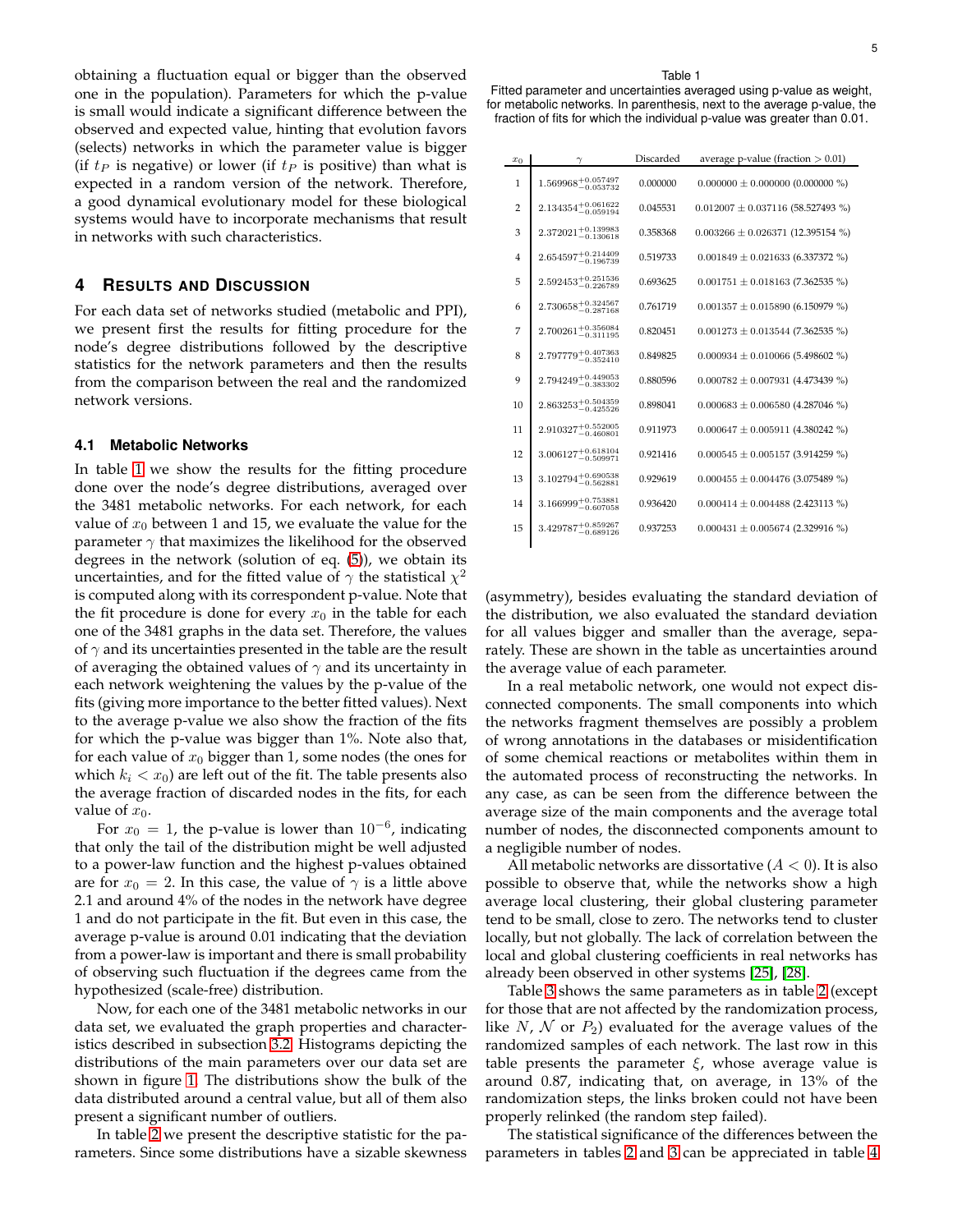

<span id="page-5-0"></span>Figure 1. Histograms for the parameter distributions in metabolic networks. Top left, right: number of nodes and number of links. Center left, right: average degree and average local clustering. Bottom left, right: Average shortest path and assortativity.

where it is shown the average value for the statistical  $t_P$  for each parameter. For each network (3481 in total) the value of  $t_P$  and its correspondent p-value is evaluated. The table shows the statics of the distribution of  $t_P$  over the whole data set. Next to the average p-value, we also present the fraction of the networks for which this p-value was below 0.05. Histograms for the distribution of  $t_P$  for the different parameters can be found in figure [2.](#page-8-26)

The most significant difference observed is for the average shortest path. Note, that the significance in this analysis is not on the amount of the difference, but on the confidence level for the existence of this difference. If one compares the difference between  $\bar{d}$  and and  $\bar{d}_{rand}$  in tables [2](#page-6-0) and [3](#page-7-0) it amounts to around 2.5%. Though this difference is small, given any metabolic network, one can say with high confidence that the average shortest path is bigger in the real network than its expected value in randomized versions of it. For the other parameters the situation is not as clear. One observes that a sizable fraction of the networks (around 3/4 of them) do show significance on the existence of some difference (p-val< 0.05), but these differences are not ubiquitous.

## **4.2 PPI Networks**

The same analysis were done over the data set of 1073 protein-protein interaction (PPI) networks. First, in table [5](#page-11-0) we present the results of the fit procedure for the degree

distributions. Here, one can can see that it is not possible to obtain a reasonable fit unless more than 50% of the network's nodes are left out of the fit. Only for the far right tail of the distribution (around  $x_0 \geq 13$ ) one begins to obtain reasonable quality fits. In particular, for  $x_0 = 1$  the fits were so bad, that the p-values were all smaller than the machine precision ( $p < 10^{-16}$ ) and therefore it was not possible to evaluate the averages weighted by the p-values.

Next we performed the analysis of the network properties of the data set. In figure [3](#page-9-2) we present the histograms for the distributions of the main graph parameters and in table [6,](#page-12-0) the computed descriptive statistics of the distributions.

The PPI networks show some peculiar properties if compared with the metabolic ones. They present both, local and global clustering coefficients significantly different from zero; These networks are mildly assortative and, though they are bigger in size, they are more densely connected and present a similar shortest average path than the metabolic graphs.

Table [7](#page-12-1) shows the descriptive statistics for the average values of the parameters obtained from the randomized samples. These values show some sizable differences with respect to the parameters in the real networks shown in table [6.](#page-12-0) For the random samples, the global and local clustering coefficients are close to zero. The different behavior of the global clustering coefficient can be directly linked to the number of triangles in the networks: the real networks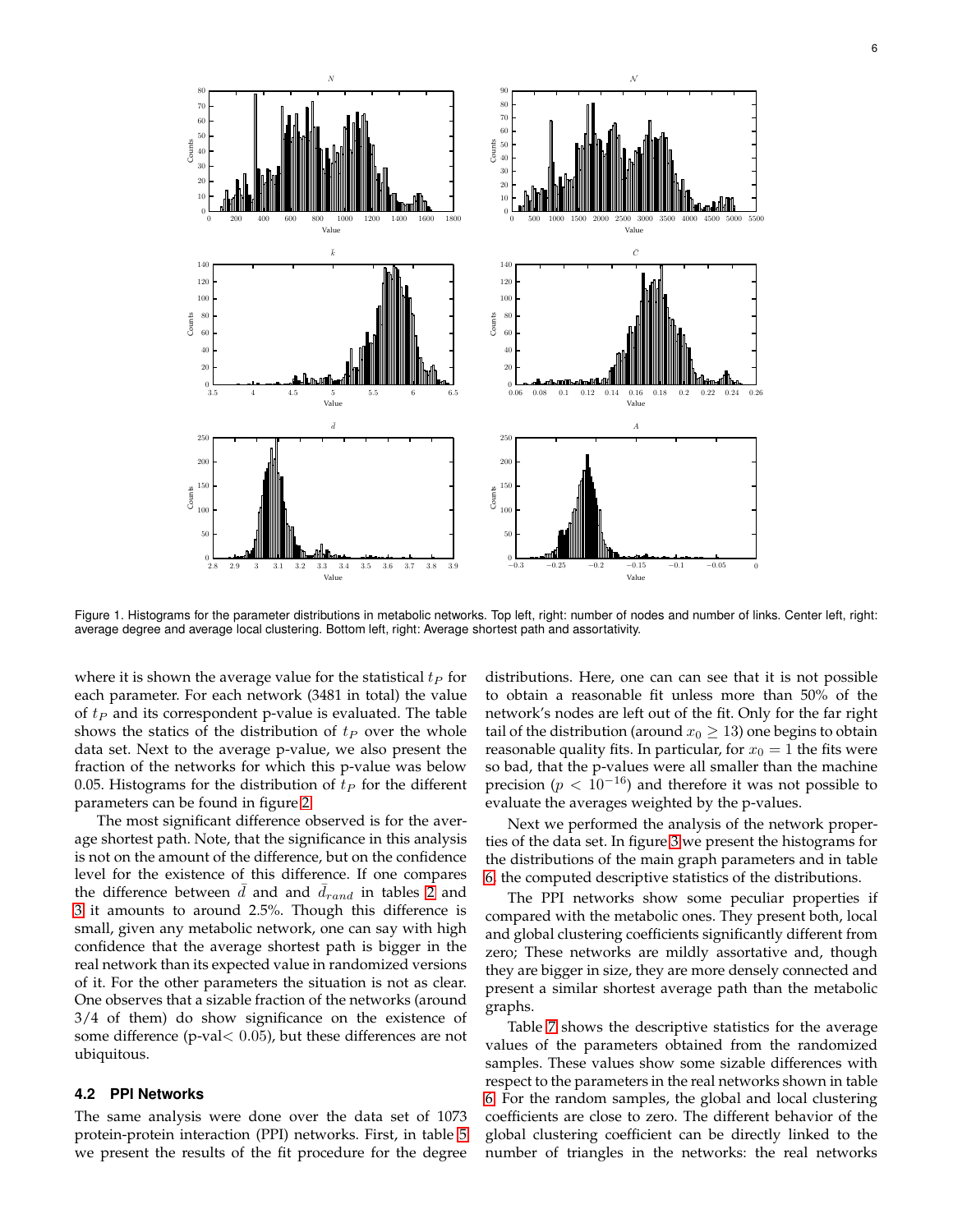<span id="page-6-0"></span>Descriptive Statistics for the distribution of metabolic network parameters. The first two columns show the parameter name (definition) and its symbol as used in the present work. Around the average, shown as uncertainties, are the standard deviations calculated for values bigger and smaller than the average, separately.

| Parameter                                            | Math Symbol           | Average                                         | <b>Standard Deviation</b> | Skewness    |
|------------------------------------------------------|-----------------------|-------------------------------------------------|---------------------------|-------------|
| Number of nodes                                      | $\overline{N}$        | $827.228670^{+327.515437}_{-313.031642}$        | 319.999188                | 0.000736    |
| Number of links                                      | ${\cal N}$            | $2384.474864_{-951.857140}^{+1017.416129}$      | 983.598923                | 0.093452    |
| Average degree                                       | $\bar{k}$             | $5.686846^{+0.248550}_{-0.400098}$              | 0.321772                  | $-1.359436$ |
| Average local clustring                              | Ē                     | $0.174469^{+0.021995}_{-0.026009}$              | 0.024008                  | $-0.658240$ |
| Global clustering                                    | $\mathcal{C}$         | $0.052559^{+0.014486}_{-0.011211}$              | 0.012855                  | 0.776866    |
| Assortativity                                        | $\overline{A}$        | $-0.213441^{+0.022995}_{-0.018595}$             | 0.020923                  | 1.587561    |
| Average distance                                     | $\bar{d}$             | $3.094789^{+0.110611}_{-0.054124}$              | 0.081075                  | 2.340936    |
| Average number<br>of 2-paths                         | P <sub>2</sub>        | $104553.170928^{+91543.797126}_{-59024.598610}$ | 74647.830744              | 1.090137    |
| Average number<br>of triangles                       | $C_3$                 | $1564.592933_{-748.085279}^{+916.729975}$       | 830.036302                | 0.520495    |
| Average number<br>of components                      | $N_{comps}$           | $7.202528^{+5.224926}_{-3.526826}$              | 4.316908                  | 0.762602    |
| Average size of                                      | $S_{main}$            | $813.934502^{+318.963107}_{-306.925997}$        | 312.720429                | $-0.008834$ |
| main Component<br>Average size<br>smaller components | $\mathcal{S}_{small}$ | $2.053929^{+0.487501}_{-0.470099}$              | 0.475511                  | $-2.004091$ |

present almost twice more size 3 clicks than the random samples. Moreover, the networks present a mild dissortative degree correlation and a slightly smaller average shortest path. The statistical significance of the differences can be read in table [8,](#page-13-0) where we present the descriptive statics for the  $tp$  statisticals and their associated averaged p-values. In figure [4](#page-10-0) are depicted the histograms for the distributions of these statisticals.

In the case of PPI networks, the differences between real and expected values for all parameters are statistically significant. Real PPI networks present bigger average local and global clustering coefficients than their expected values in random networks with the same degree distribution, as well as bigger shortest average paths and assortativity. Realistic evolutionary models that try to mimic growth of PPI networks should not only try to reproduce their degree distribution (which is not well described by a power-law function) but also try to incorporate underling mechanisms that result in networks with such deviations from the expected values in networks with the same degree distributions.

# **5 OVERVIEW AND CONCLUSION**

We have analyzed a huge set of graphs representing biological systems (3481 metabolic networks and 1073 PPI networks). First, we study in detail the degree distributions of the networks and test them against the hypothesis that they follow a power-law function. The results of this first analysis show that the degree distributions of these real world graphs are not well described by this function, but only the right tail containing a smaller fraction of the nodes

in the case of PPI networks are reasonably adjusted to this scale-free distribution. In a second analysis, a complete descriptive statistics of the networks properties is presented and then we identify those parameters that deviate from their expected values in randomized versions of the graphs that preserve the network's degree distribution. Biological networks are the result of evolution and natural selection. Therefore, these deviations are the result of evolutionary pressures these systems developed under. Realistic evolutionary models that describe these systems should incorporate mechanisms that result in graphs with such deviations and not only try to reproduce their degree distributions.

Our analysis did not focus in any given specific branch of the tree of life, such that the networks vary a lot in size. The average shortest path for both, metabolic and PPI networks, tend to be slightly smaller in the case of real graphs than the expected values in randomized networks with high statistical significance. For other parameters, while the metabolic networks also show some differences, these differences do not present the same confidence level significance over the whole sample. But in the case of PPI networks, all parameters analyzed do show differences between real and expected values with a high confidence level. PPI networks are more assortative, and have bigger local and global clustering coefficients than would be expected by randomly linking nodes with the same degree distributions.

This study points to two important conclusions: on one hand, the degree distributions of graphs representing biological systems (metabolic and PPI networks) is not well fitted by a power-law function and on the other hand, network evolutionary models that focus solely in obtaining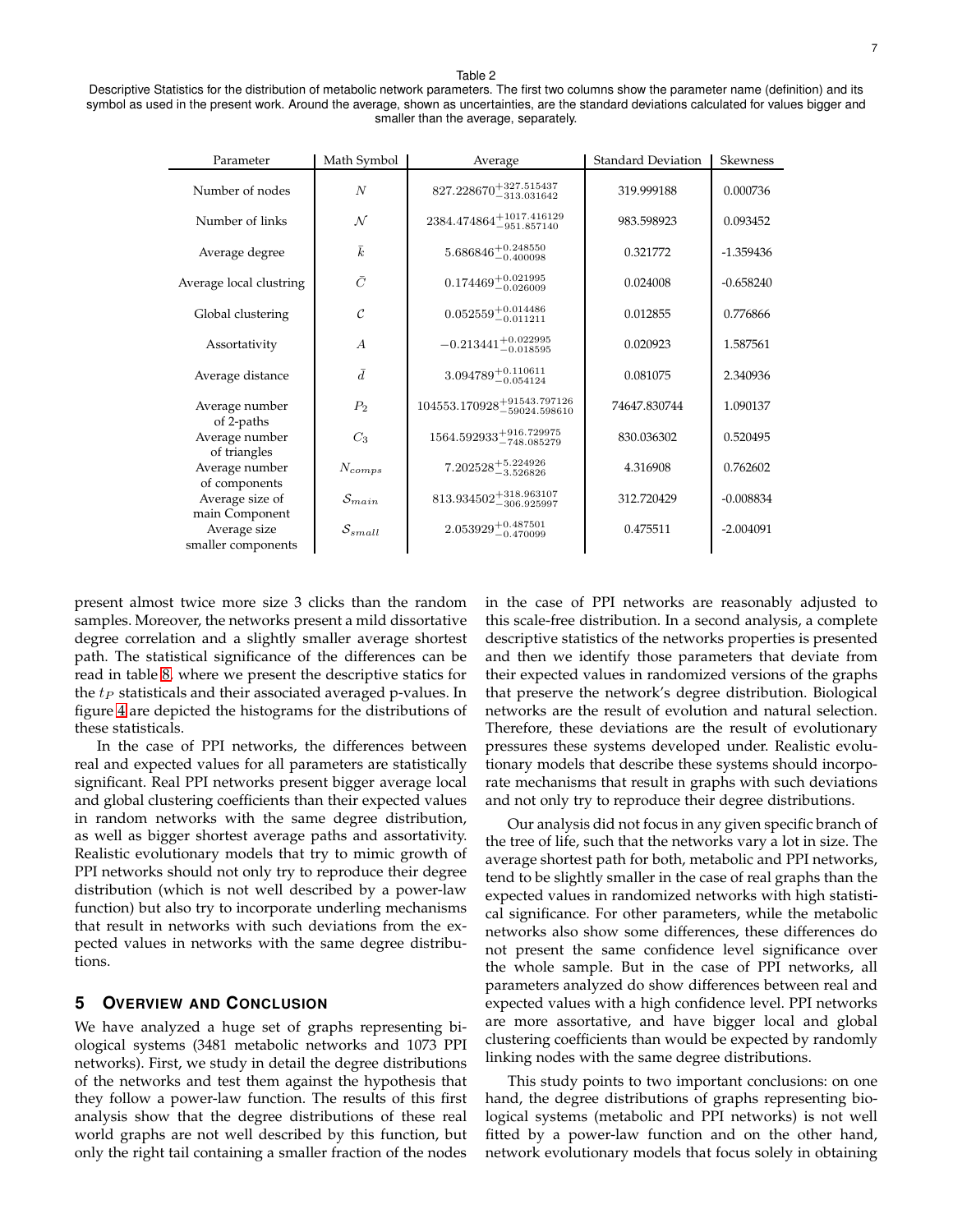Table 3 Parameter values in randomized versions of the metabolic networks.

<span id="page-7-0"></span>

| Parameter                                                               | Math Symbol               | Average                                   | <b>Standard Deviation</b> | <b>Skewness</b> |
|-------------------------------------------------------------------------|---------------------------|-------------------------------------------|---------------------------|-----------------|
| Average local clustring                                                 | $C_{rand}$                | $0.184840^{+0.021231}_{-0.025024}$        | 0.023123                  | $-0.548522$     |
| Global clustering                                                       | $\mathcal{C}_{rand}$      | $0.049392^{+0.014380}_{-0.009870}$        | 0.012134                  | 1.112934        |
| Assortativity                                                           | $A_{rand}$                | $-0.206991_{-0.015880}^{+0.020612}$       | 0.018317                  | 1.247442        |
| Average distance                                                        | $\bar{d}_{rand}$          | $3.013782_{-0.050978}^{+0.057361}$        | 0.054262                  | 0.760095        |
| Average number<br>of triangles                                          | $C_{3rand}$               | $1469.290822_{-705.010822}^{+875.345398}$ | 787.625049                | 0.521137        |
| Average number                                                          | $N_{compsrand}$           | $1.255544^{+0.263182}_{-0.162395}$        | 0.208086                  | 0.892551        |
| of components<br>Average size<br>main Component                         | $S_{maintand}$            | $826.693292^{+327.009958}_{-312.930479}$  | 319.708235                | 0.000727        |
| Average size                                                            | $\mathcal{S}_{smallrand}$ | $0.450593^{+0.380467}_{-0.285910}$        | 0.331312                  | 0.586352        |
| of smaller components<br>Probability of success<br>in the randomization | ξ                         | $0.866479^{+0.012417}_{-0.011787}$        | 0.012108                  | 0.307997        |
| process                                                                 |                           |                                           |                           |                 |

<span id="page-7-1"></span>Deviation of real metabolic network parameters from the randomized expected values. The column p-value presents the average p-value for the student's t-test evaluated as described in subsection [3.3.](#page-3-2) In the parenthesis next to it, it is presented the fraction of networks for which the p-value was below 0.05.

| t             | Average                               | Standard Deviation | Skewness    | p-val (fracion $< 0.05$ ) |
|---------------|---------------------------------------|--------------------|-------------|---------------------------|
| $t_{\bar{C}}$ | $3.998663^{+7.164259}_{-6.293898}$    | 6.723294           | 0.319300    | $0.106481(74.289\%)$      |
| $t_{\bar{C}}$ | $-4.565913_{-5.353847}^{+5.219167}$   | 5.285228           | $-0.013612$ | $0.086937(76.300\%)$      |
| $t_{\bar{d}}$ | $-15.517486^{+6.222337}_{-10.792203}$ | 8.417728           | $-1.588110$ | $0.002822(99.138\%)$      |
| $t_A$         | $6.882841_{-4.492181}^{+6.991963}$    | 5.685528           | 1.056430    | $0.072785(81.270\%)$      |
| $t_{C_3}$     | $-4.565913^{+5.219167}_{-5.353847}$   | 5.285228           | $-0.013612$ | $0.086937(76.300\%)$      |
|               |                                       |                    |             |                           |

graphs with similar degree distributions as real world biological networks might not be enough to adjust other graph parameters observed in these systems.

# **APPENDIX A PARAMETER DISTRIBUTION OVER THE RANDOM-IZED NETWORKS**

In this work we compared the graph parameters of a real world network with their expected values in the set of all graphs that can be built with the same degree distribution. This analysis is inspired by the fact that many models that try to describe the evolution of these systems usually focus in obtaining as a result of the model simulation graphs with similar degree distributions. We ask, therefore, if mimicking this degree distribution is enough to reproduce the main properties of these structures. Given a degree distribution, the number of different graphs that can be actually built from it is astronomically huge and a random model adjusted only to reproduce a given degree distribution would, in principle, generate any of the possible networks that share

this same distribution. So the question is: Do the characteristics of a real world network significantly differ from those of a randomly selected graph from the population of all networks that share the same degree distribution?

The process through which we obtain samples from this population is the randomization process described in section [3.3,](#page-3-2) where links are broken and rewired in order to obtain a complete new network from the original but keeping the degrees of the nodes untouched. Though this rewiring process is computationally fast, the computation of all parameters of the resulting network, in particular  $P_2$ ,  $C_3$  and  $d_{ij}$ , is a computationally intense process and in order to perform all calculations in a relatively short and reasonable time period (around a month) we chose to obtain a small random sample. Therefore, we had to use a statistical test designed to provide reliable results even for small samples: the student's t-test. One of the suppositions behind the student's t-test performed in the analysis is that the population behind the obtained sample has a normal distribution.

Here, for a few organisms, we obtained bigger ran-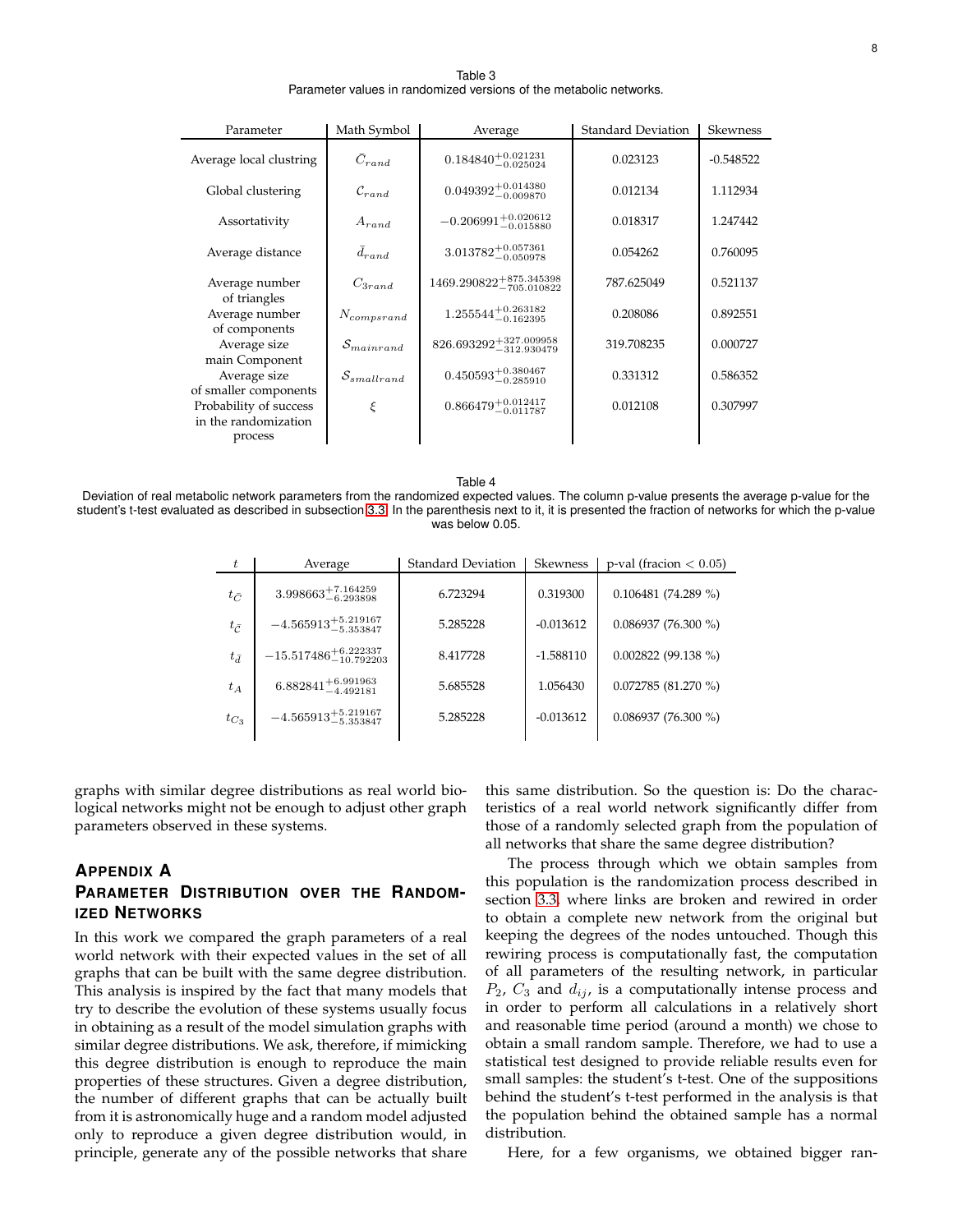

<span id="page-8-26"></span>Figure 2. Histograms for the distribution of the parameter  $t_P$  in metabolic networks. Top left, right: assortativity and average shortest path. Bottom left, right: Average local clustering and global clustering.

dom samples and performed two normality tests to check whether these populations comply with the needed supposition of normality in order to perform the t-test. In table [9](#page-13-1) we present the results for the PPI and metabolic networks of a few selected organisms. The table shows the average value of the given parameters in a sample of randomized networks and for each parameter two p-values next to it that are the result of the Shapiro-Wilk [\[29\]](#page-9-3) and D'Agostino [\[30\]](#page-9-4) normality tests. In any of the tests, a big p-value (bigger than the critical value) indicates that the sample seems to have a normal distribution. In the tables, for the PPI networks we identify the organisms by their NCBI taxonomy ID and metablic networks by their KEGG code. Again, in this evaluation we reduced the sample sizes for those networks in which the calculations took longer time.

# <span id="page-8-0"></span>**REFERENCES**

- [1] P. Erd˝os and A. R´enyi, "On random graphs i.," *Publicationes Mathematicae (Debrecen)*, vol. 6, pp. 290–297, 1959 1959.
- <span id="page-8-1"></span>[2] D. J. de Solla Price, "Networks of scientific papers," *Science*, vol. 149, pp. 510–515, jul 1965.
- <span id="page-8-2"></span>[3] N. Przulj, D. Wigle, and I. Jurisica, "Functional topology in a network of protein interactions," *Bioinformatics*, vol. 20, pp. 340– 348, feb 2004.
- <span id="page-8-3"></span>[4] M. M. Babu, N. M. Luscombe, L. Aravind, M. Gerstein, and S. A. Teichmann, "Structure and evolution of transcriptional regulatory networks," *Current Opinion in Structural Biology*, vol. 14, no. 3, pp. 283 – 291, 2004.
- <span id="page-8-4"></span>[5] C. Li-Ping, W. Ru, S. Hang, X. Xin-Ping, Z. Jin-Song, L. Wei, and C. Xu, "Structural properties of us flight network," *Chinese Physics Letters*, vol. 20, no. 8, p. 1393, 2003.
- <span id="page-8-5"></span>L. A. N. Amaral, A. Scala, M. Barthelemy, and H. E. Stanley, "Classes of small-world networks," *Proceedings of the National Academy of Sciences*, vol. 97, pp. 11149–11152, sep 2000.
- <span id="page-8-6"></span>[7] A. L. Barabasi, "Scale-free networks: a decade and beyond," *Science*, vol. 325, pp. 412–413, Jul 2009.
- <span id="page-8-7"></span>[8] A. L. Barabasi and E. Bonabeau, "Scale-free networks," *Sci. Am.*, vol. 288, pp. 60–69, May 2003.
- <span id="page-8-8"></span>[9] R. Albert, "Scale-free networks in cell biology," *J. Cell. Sci.*, vol. 118, pp. 4947–4957, Nov 2005.
- <span id="page-8-9"></span>[10] E. Ravasz and A.-L. Barabási, "Hierarchical organization in complex networks," *Physical Review E*, vol. 67, feb 2003.
- <span id="page-8-10"></span>[11] R. Albert, H. Jeong, and A.-L. Barabási, "Error and attack tolerance of complex networks," *Nature*, vol. 406, pp. 378–382, jul 2000.
- <span id="page-8-11"></span>[12] D. S. Callaway, M. E. J. Newman, S. H. Strogatz, and D. J. Watts, "Network robustness and fragility: Percolation on random graphs," *Phys. Rev. Lett.*, vol. 85, pp. 5468–5471, Dec 2000.
- <span id="page-8-12"></span>[13] R. Cohen, K. Erez, D. ben Avraham, and S. Havlin, "Resilience of the internet to random breakdowns," *Phys. Rev. Lett.*, vol. 85, pp. 4626–4628, Nov 2000.
- <span id="page-8-13"></span>[14] A.-L. Barabási and R. Albert, "Emergence of scaling in random networks," *Science*, vol. 286, no. 5439, pp. 509–512, 1999.
- <span id="page-8-14"></span>[15] R. Albert and A.-L. Barabási, "Statistical mechanics of complex networks," *Rev. Mod. Phys.*, vol. 74, pp. 47–97, Jan 2002.
- <span id="page-8-15"></span>[16] A. Vázquez, "Growing network with local rules: Preferential attachment, clustering hierarchy, and degree correlations," *Phys. Rev. E*, vol. 67, p. 056104, May 2003.
- <span id="page-8-16"></span>[17] R. Khanin and E. Wit, "How scale-free are biological networks," *Journal of Computational Biology*, vol. 13, pp. 810–818, Apr 2006.
- <span id="page-8-17"></span>[18] G. Lima-Mendez and J. van Helden, "The powerful law of the power law and other myths in network biology," *Mol. BioSyst.*, vol. 5, pp. 1482–1493, 2009.
- <span id="page-8-18"></span>[19] A. Clauset, C. R. Shalizi, and M. E. J. Newman, "Power-law distributions in empirical data," *SIAM Rev.*, vol. 51, pp. 661–703, Nov. 2009.
- <span id="page-8-19"></span>[20] V. Sudbrack, L. G. Brunnet, R. M. de Almeida, R. M. Ferreira, and D. Gamermann, "Master equation for the degree distribution of a duplication and divergence network," *Physica A: Statistical Mechanics and its Applications*, vol. 509, pp. 588–598, nov 2018.
- <span id="page-8-20"></span>[21] M. Kanehisa and S. Goto, "KEGG: kyoto encyclopedia of genes and genomes," *Nucleic Acids Res.*, vol. 28, pp. 27–30, Jan 2000.
- <span id="page-8-21"></span>[22] M. Kanehisa, Y. Sato, M. Kawashima, M. Furumichi, and M. Tanabe, "Kegg as a reference resource for gene and protein annotation," *Nucleic Acids Research*, vol. 44, no. D1, pp. D457–D462, 2016.
- <span id="page-8-22"></span>[23] R. Reyes, D. Gamermann, A. Montagud, D. Fuente, J. Triana, J. F. Urchueguia, and P. F. de Cordoba, "Automation on the generation of genome-scale metabolic models," *J. Comput. Biol.*, vol. 19, pp. 1295–1306, Dec 2012.
- <span id="page-8-23"></span>[24] D. Szklarczyk, A. Franceschini, S. Wyder, K. Forslund, D. Heller, J. Huerta-Cepas, M. Simonovic, A. Roth, A. Santos, K. P. Tsafou, M. Kuhn, P. Bork, L. J. Jensen, and C. von Mering, "STRING v10: protein-protein interaction networks, integrated over the tree of life," *Nucleic Acids Res.*, vol. 43, pp. D447–452, Jan 2015.
- <span id="page-8-24"></span>[25] E. Estrada, *The Structure of Complex Networks: Theory and Applications*. Oxford University Press, 2011.
- <span id="page-8-25"></span>[26] J. R. Fonseca, M. I. Friswell, J. E. Mottershead, and A. W. Lees, Uncertainty identification by the maximum likelihood method, *Journal of Sound and Vibration*, vol. 288, no. 3, pp. 587 – 599, 2005. Uncertainty in structural dynamics.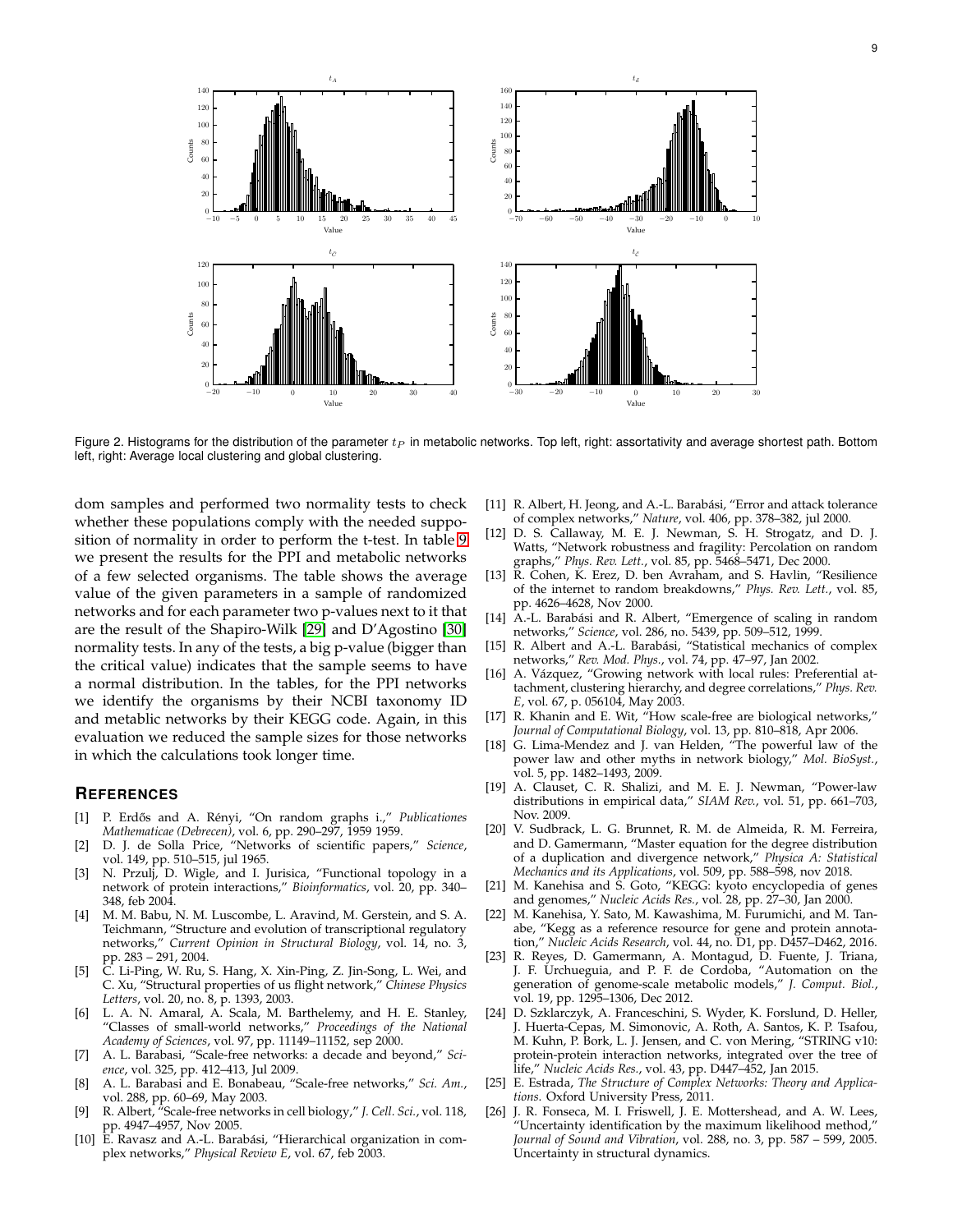

<span id="page-9-2"></span>Figure 3. Histograms for the parameters in PPI networks. Top left, right: number of nodes and number of links. Center left, right: average degree and average clustering. Bottom left, right: Average shortest path and assortativity.

- <span id="page-9-0"></span>[27] E. W. Dijkstra, "A note on two problems in connexion with graphs," *Numerische Mathematik*, vol. 1, no. 1, pp. 269–271, 1959.
- <span id="page-9-1"></span>[28] M. E. J. Newman, "The structure and function of complex networks," *SIAM Review*, vol. 45, pp. 167–256, jan 2003.
- <span id="page-9-3"></span>[29] S. S. SHAPIRO and M. B. WILK, "An analysis of variance test for normality (complete samples)," *Biometrika*, vol. 52, pp. 591–611, dec 1965.
- <span id="page-9-4"></span>[30] R. B. D. AGOSTINO, "Transformation to normality of the null distribution of g1," *Biometrika*, vol. 57, no. 3, pp. 679–681, 1970.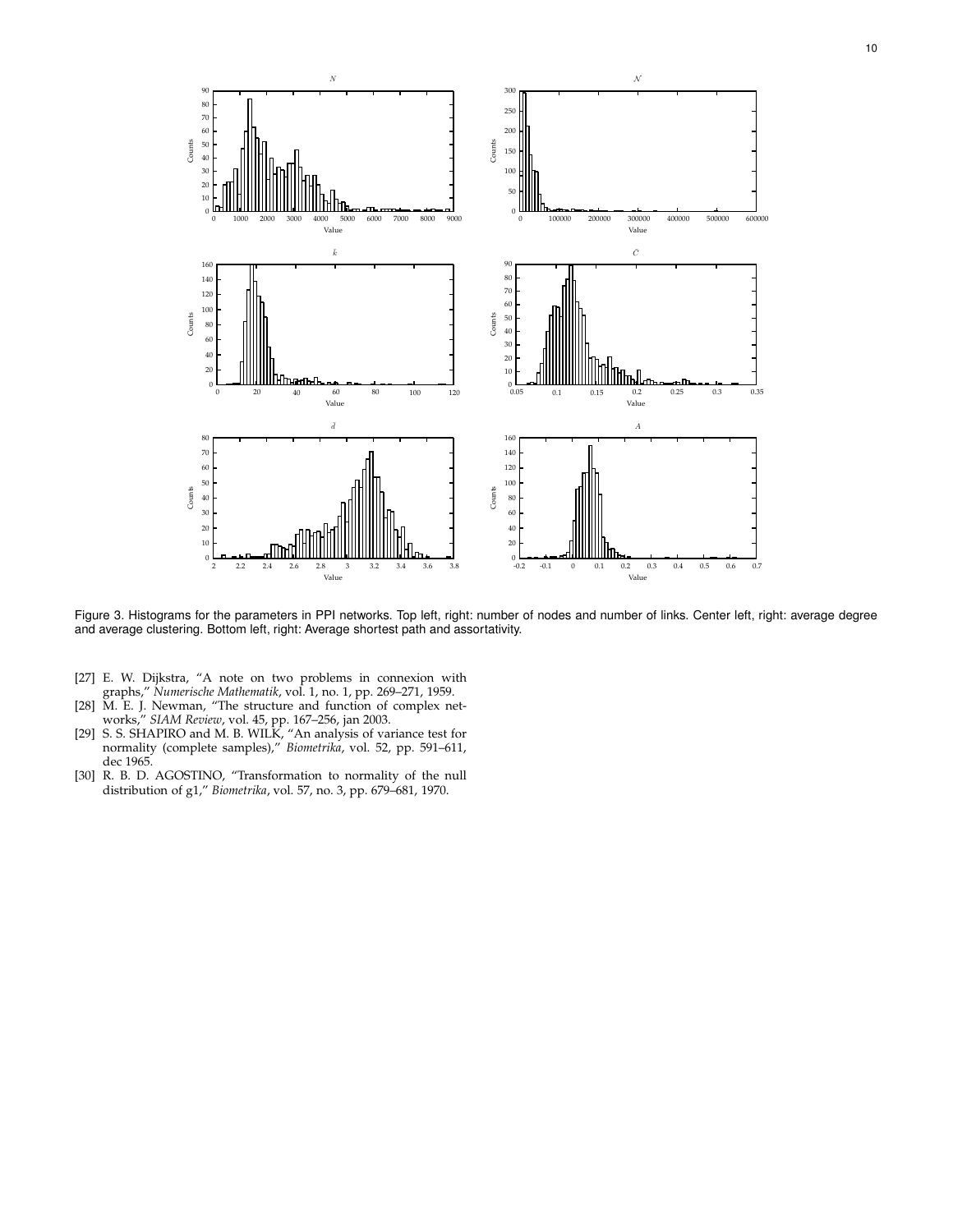

<span id="page-10-0"></span>Figure 4. Histograms for parameter deviations in PPI networks. Top left, right: assortativity and average shortest path. Bottom left, right: Average local clustering and global clustering.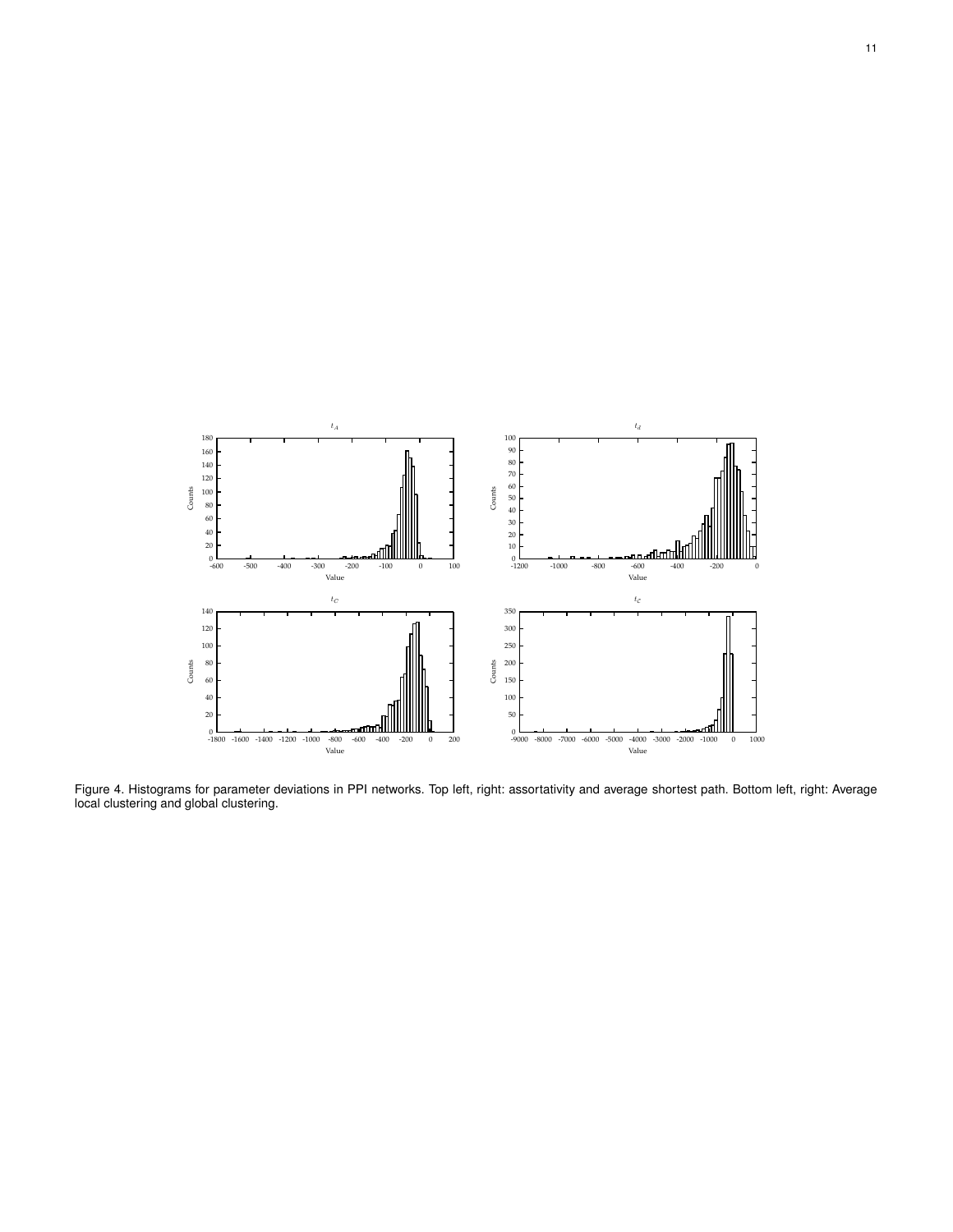<span id="page-11-0"></span>Fitted parameter and uncertainties weight averaged by p-value for PPI networks. In parenthesis, next to the average p-value, the fraction of fits for which the individual p-value was greater than 0.01.

| $x_0$ | $\gamma$                                          | Discarded | average p-value (fraction $> 0.01$ )  |
|-------|---------------------------------------------------|-----------|---------------------------------------|
| 2     | $1.865963^{+0.099169}$<br>0.091994                | 0.192307  | $0.000000 \pm 0.000000$ (0.000000 %)  |
| 3     | $2.221444^{+0.151157}_{0.151}$<br>$-0.139448$     | 0.307692  | $0.000000 \pm 0.000001$ (0.000000 %)  |
| 4     | $2.439663 + 0.204404$<br>$-0.186506$              | 0.470854  | $0.000000 \pm 0.000003$ (0.000000 %)  |
| 5     | $2.832902^{+0.281938}_{-0.271}$<br>$-0.255359$    | 0.545912  | $0.000002 \pm 0.000077$ (0.000000 %)  |
| 6     | $3.242113^{+0.375284}$<br>$-0.336876$             | 0.610980  | $0.000013 \pm 0.000402$ (0.093197 %)  |
| 7     | $3.450916^{+0.474926}$<br>$-0.419303$             | 0.701252  | $0.000015 \pm 0.000455$ (0.093197 %)  |
| 8     | $3.898085 + 0.560377$<br>$-0.491327$              | 0.682979  | $0.000110 \pm 0.002786$ (0.186393 %)  |
| 9     | $3.130937^{+0.321283}_{-0.272}$<br>$-0.280358$    | 0.586882  | $0.000206 \pm 0.003768$ (0.279590 %)  |
| 10    | $2.455655^{+0.104328}_{-0.001}$<br>$-0.094032$    | 0.534252  | $0.000896 \pm 0.012494$ (1.025163 %)  |
| 11    | $2.439406 + 0.102351$<br>$-0.089275$              | 0.559666  | $0.002384 \pm 0.023471$ (1.863933 %)  |
| 12    | $2.476708^{+0.090556}_{-0.022}$                   | 0.578328  | $0.005589 \pm 0.045938$ (3.727866 %)  |
| 13    | $2.475588^{+0.070015}$<br>$-0.064430$             | 0.591279  | $0.011535 \pm 0.073171$ (6.150979 %)  |
| 14    | $2.505834^{+0.058103}_{-0.071}$<br>$-0.056443$    | 0.599493  | $0.021006 \pm 0.100260$ (11.649581 %) |
| 15    | $2.535557^{+0.059400}$<br>$-0.057562$             | 0.601718  | $0.037984 \pm 0.132088$ (18.732526 %) |
| 16    | $2.563771^{+0.058223}$<br>$-0.056523$             | 0.603065  | $0.066005 \pm 0.177740$ (27.772600 %) |
| 17    | $2.607947^{+0.059156}_{-0.079156}$<br>$-0.056975$ | 0.612704  | $0.102540 \pm 0.226509$ (32.898416 %) |
| 18    | $2.665189^{+0.062425}$<br>$-0.060167$             | 0.628512  | $0.141075 \pm 0.269827$ (38.956198 %) |
| 19    | $2.713628^{+0.066267}_{-0.0017}$                  | 0.644746  | $0.177258 \pm 0.303147$ (45.013979 %) |
| 20    | $2.765948^{+0.069993}_{-0.066823}$                | 0.660004  | $0.212718 \pm 0.330160$ (49.953402 %) |
| 21    | $2.820009 + 0.074240$<br>$-0.071932$              | 0.673400  | $0.248691 \pm 0.351983$ (54.426841 %) |
| 22    | $2.870172^{+0.076718}_{-0.079}$<br>$-0.074182$    | 0.686005  | $0.282034 \pm 0.368536$ (58.434296 %) |
| 23    | $2.921708^{+0.080703}$<br>$-0.078049$             | 0.697715  | $0.309604 \pm 0.379620$ (62.068966 %) |
| 24    | $2.971699 + 0.085828$<br>$-0.082439$              | 0.708591  | $0.338036 \pm 0.388383$ (64.958062 %) |
| 25    | $3.017648^{+0.088027}_{-0.001}$<br>$-0.085234$    | 0.718502  | $0.364349 \pm 0.395045$ (67.567568 %) |
| 26    | $3.063582^{+0.091597}_{-0.001597}$<br>$-0.088628$ | 0.727871  | $0.384254 \pm 0.398943$ (69.897484 %) |
| 27    | $3.111638 + 0.095501$<br>$-0.092096$              | 0.736455  | $0.401460 \pm 0.401592$ (72.320596 %) |
| 28    | $3.153570^{+0.098928}_{-0.057}$<br>$-0.095350$    | 0.743871  | $0.412428 \pm 0.401466$ (74.650513 %) |
| 29    | $3.193774^{+0.102076}_{-0.02076}$                 | 0.750596  | $0.419412 \pm 0.401385$ (75.955266 %) |
| 30    | $3.230413^{+0.105087}_{-0.002087}$<br>$-0.099465$ | 0.757299  | $0.424672 \pm 0.401179$ (76.514445 %) |
| 31    | $3.268202 + 0.108429$<br>$- 0.103152$             | 0.764223  | $0.426257 \pm 0.399990$ (77.446412 %) |
| 32    | $3.302613^{+0.111565}$<br>$-0.104587$             | 0.770964  | $0.424518 \pm 0.398700$ (78.285182 %) |
| 33    | $3.338181 + 0.115467$<br>$-0.108414$              | 0.777333  | $0.419403 \pm 0.398042$ (78.378378 %) |
| 34    | $3.370140 + 0.118337$<br>$-0.110493$              | 0.783326  | $0.413641 \pm 0.398115$ (78.657968 %) |
| 35    | $3.399909 + 0.120654$<br>$-0.113122$              | 0.788990  | $0.405643 \pm 0.398281$ (78.191985 %) |
| 36    | $3.429541^{+0.123410}_{-0.111}$<br>$-0.115413$    | 0.793904  | $0.395080 \pm 0.397048$ (78.098788 %) |
| 37    | $3.457949^{+0.126062}$<br>$-0.117349$             | 0.798374  | $0.383044 \pm 0.394640$ (77.912395 %) |
| 38    | $3.483018 + 0.128546$<br>$-0.117759$              | 0.802189  | $0.372147 \pm 0.393137$ (76.421249 %) |
| 39    | $3.507460 + 0.131886$<br>$-0.120585$              | 0.805173  | $0.358892 \pm 0.390367$ (75.582479 %) |
| 40    | $3.533017^{+0.134452}_{-0.151}$<br>0.123458       | 0.808156  | $0.347501 \pm 0.387838$ (73.904939 %) |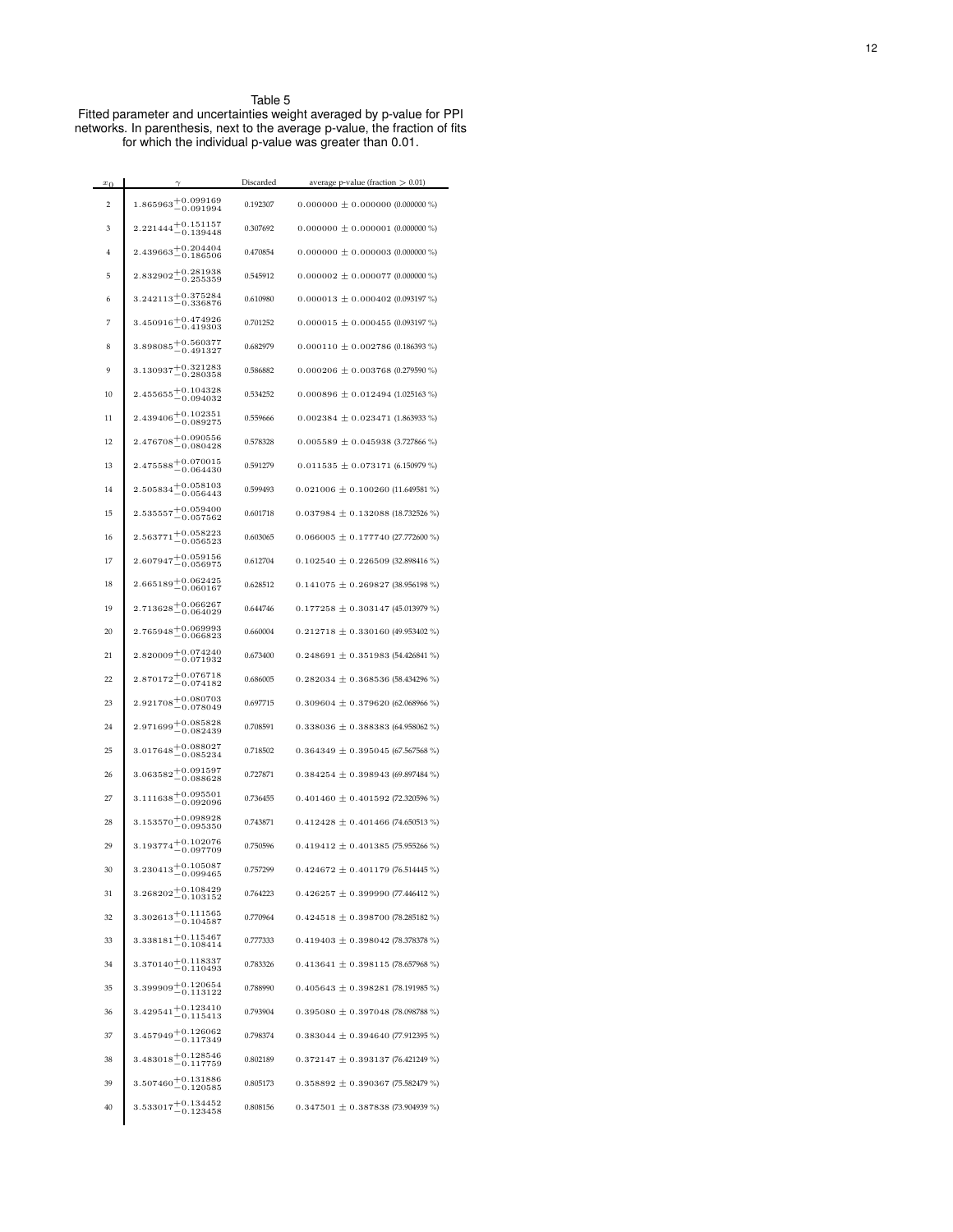| Parameter                             | Math Symbol           | Average                                               | <b>Standard Deviation</b> | <b>Skewness</b> |
|---------------------------------------|-----------------------|-------------------------------------------------------|---------------------------|-----------------|
| Number of nodes                       | N                     | $2378.162162_{-1062.364609}^{+1674.170267}$           | 1360.967079               | 1.312170        |
| Number of links                       | $\cal N$              | $30648.163094_{-16283.411100}^{+63095.796878}$        | 38129.530762              | 5.244932        |
| Average degree                        | $\bar{k}$             | $22.660161_{-5.400247}^{+16.152767}$                  | 10.321305                 | 3.606450        |
| Average local clustring               | $\bar{C}$             | $0.126916_{-0.023306}^{+0.048151}$                    | 0.034739                  | 1.852084        |
| Global clustering                     | $\mathcal{C}$         | $0.103259^{+0.077102}_{-0.023378}$                    | 0.046880                  | 4.257505        |
| Assortativity                         | $\overline{A}$        | $0.065945^{+0.060521}_{-0.042112}$                    | 0.051916                  | 3.538212        |
| Average distance                      | $\bar{d}$             | $3.053442^{+0.200444}_{-0.315897}$                    | 0.253305                  | $-0.846669$     |
| Average number<br>of 2-paths          | $P_2$                 | $1998518.199441_{-1324465.387398}^{+12364896.830628}$ | 5674983.876744            | 11.761741       |
| Average number<br>of triangles        | $C_3$                 | $65643.418453^{+378962.677641}_{-44543.188780}$       | 176952.116048             | 11.214598       |
| Average number<br>of components       | $N_{comps}$           | $3.057782^{+2.966847}_{-1.430859}$                    | 2.064812                  | 1.279759        |
| Average size of<br>Main Component     | $\mathcal{S}_{main}$  | $2372.873253_{-1060.363478}^{+1672.813536}$           | 1359.360376               | 1.317361        |
| Average size<br>of smaller components | $\mathcal{S}_{small}$ | $1.915665_{-1.919120}^{+1.255322}$                    | 1.455628                  | 1.267565        |
|                                       |                       |                                                       |                           |                 |

Table 6 Descriptive Statistics for the distribution of PPI network parameters.

<span id="page-12-0"></span> $\ddot{\phantom{a}}$ 

Table 7 Parameter values in randomized versions of the PPI networks.

<span id="page-12-1"></span>

| Parameter                                      | Math Symbol              | Average                                         | <b>Standard Deviation</b> | <b>Skewness</b> |
|------------------------------------------------|--------------------------|-------------------------------------------------|---------------------------|-----------------|
| Average local clustring                        | $\bar{C}_{rand}$         | $0.043989^{+0.041802}_{-0.012590}$              | 0.025241                  | 3.782684        |
| Global clustering                              | $\mathcal{C}_{rand}$     | $0.043776^{+0.038540}_{-0.012340}$              | 0.023717                  | 3.300061        |
| Assortativity                                  | $A_{rand}$               | $-0.024558^{+0.018546}_{-0.013473}$             | 0.016204                  | 2.909341        |
| Average distance                               | $d_{rand}$               | $2.765340^{+0.201126}_{-0.272347}$              | 0.235211                  | $-0.607108$     |
| Average number<br>of triangles                 | $C_{3rand}$              | $28250.808760^{+285093.382085}_{-18602.848604}$ | 106267.234720             | 14.761007       |
| Average number<br>of components                | $N_{compsrand}$          | $1.352190^{+0.622019}_{-0.255707}$              | 0.425907                  | 2.844741        |
| Average size of<br>Main Component              | $\mathcal{S}_{maintand}$ | $2377.441473_{-1062.029476}^{+1673.836734}$     | 1360.641365               | 1.312565        |
| Average size<br>of smaller components          | $S_{smallrand}$          | $0.529844^{+0.628106}_{-0.387873}$              | 0.507262                  | 1.765283        |
| Probability of success<br>in the randomization | ξ                        | $0.982054^{+0.007652}_{-0.038223}$              | 0.020064                  | $-6.207947$     |
| process                                        |                          |                                                 |                           |                 |